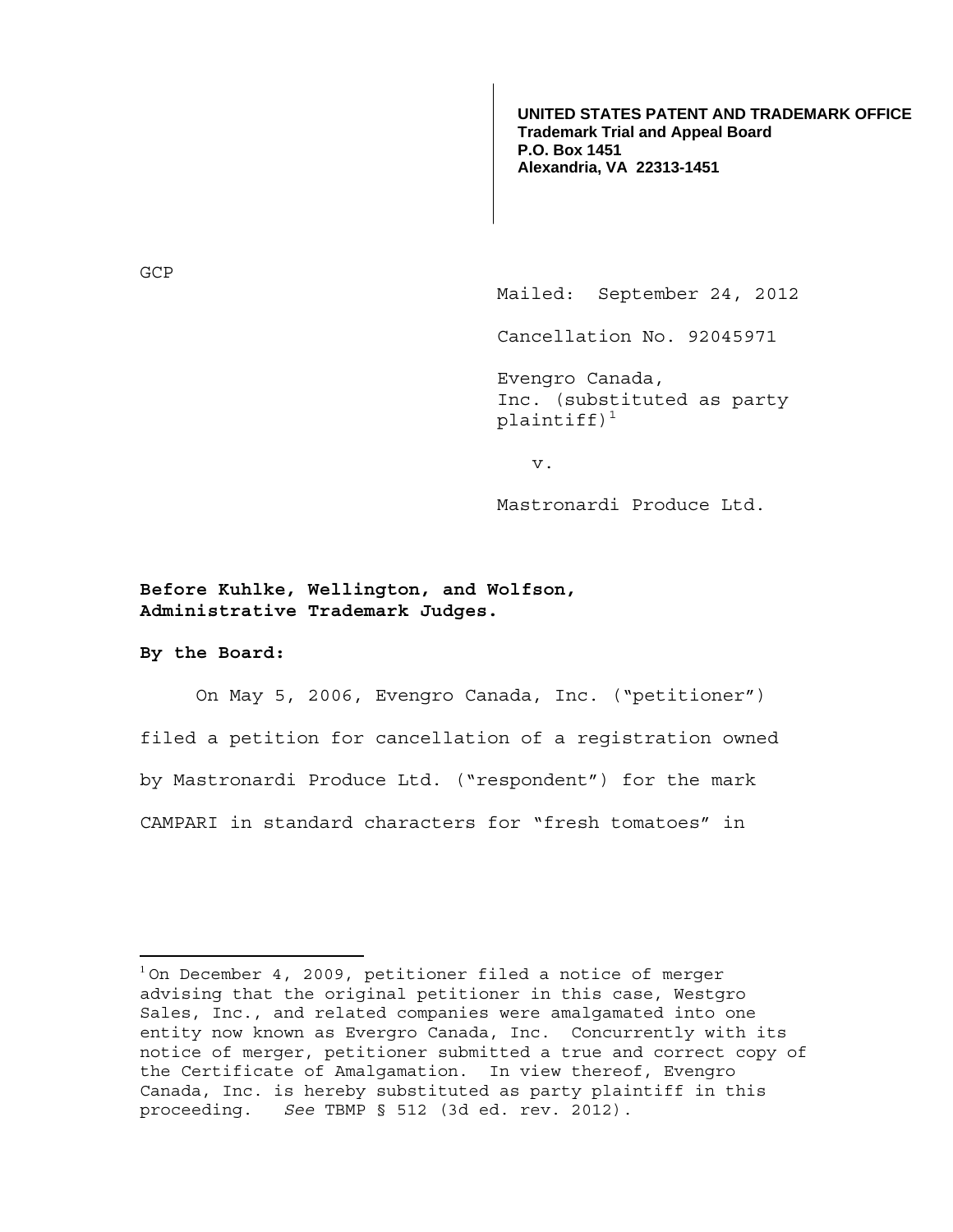International Class 31.<sup>2</sup> On October 4, 2007, petitioner filed an amended petition to cancel.

The grounds for cancellation are: (1) respondent's CAMPARI mark is the varietal name for a type of tomato and therefore an unregistrable generic term; (2) respondent was not the owner of the mark when it filed its underlying application; and (3) fraud.

Respondent, in its answer, has denied the salient allegations of the amended petition to cancel.

 On March 9, 2009, petitioner filed a motion for summary judgment solely on its asserted claim that respondent's CAMPARI mark is the varietal name for a type of tomato and, thus, the generic name of the goods identified in respondent's subject registration. By order dated August 24, 2011, the Board denied petitioner's motion for summary judgment, finding that a genuine dispute of material fact exists, at a minimum, with respect to the public perception in the United States of the term CAMPARI in relation to tomatoes. The Board also found that, to the extent the registration of the varietal name CAMPARI, which issued to a third party (namely, Enza Zaden) by the

 $\overline{a}$ 

 $^2$  Reg. No. 3037538, issued on January 3, 2006 on the Principal Register, claiming November 1995, as both the first date of use anywhere and as the first date of use in commerce.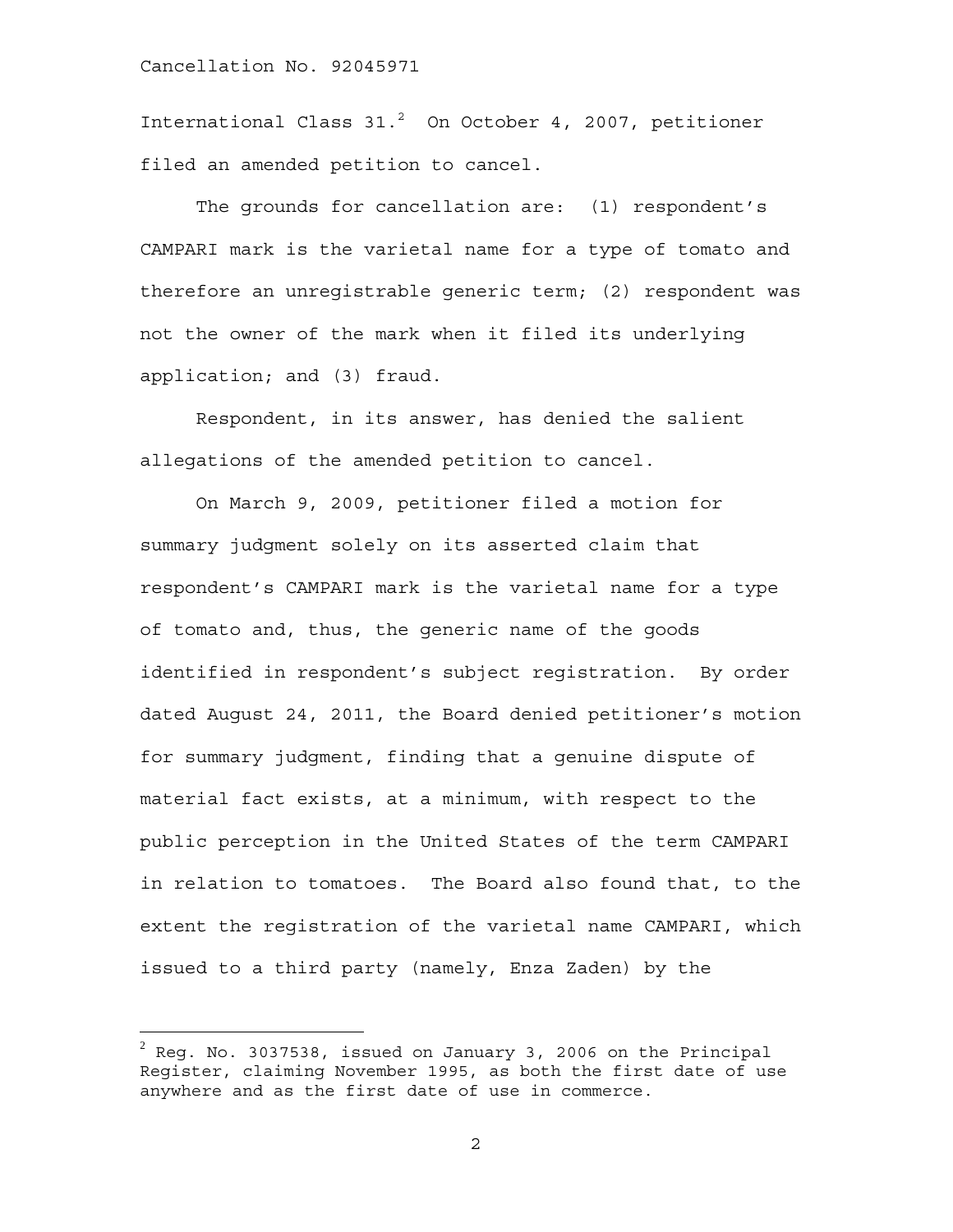$\overline{a}$ 

Netherlands Register of Plant Varieties, has any effect in the United States, a genuine dispute of material fact exists as to whether respondent has established prior rights in the term CAMPARI as contemplated under Article 20 of the International Convention for the Protection of New Varieties of Plants (UPOV). By the same order, the Board also denied respondent's cross-motion for summary judgment regarding petitioner's standing because the Board found that petitioner had sufficiently rebutted respondent's motion on this point by raising a genuine dispute as to its standing.

This case now comes before the Board for consideration of (1) petitioner's motion (filed September 22, 2011) for reconsideration<sup>3</sup> of the Board's August 24, 2011, order and (2) petitioner's motion (filed November 2, 2011) for leave to submit supplemental evidence in support of its motion for summary judgment. The motions are fully briefed.

We first turn to petitioner's motion for leave to submit supplemental evidence in support of its motion for summary judgment. By way of its motion, petitioner seeks leave to submit a copy of a renewed distribution agreement

 $3$  Petitioner originally filed its motion for reconsideration of the Board's August 24, 2011 order on September 15, 2011. Petitioner filed a corrected version of its motion on September 22, 2011 to correct a date relied upon by petitioner.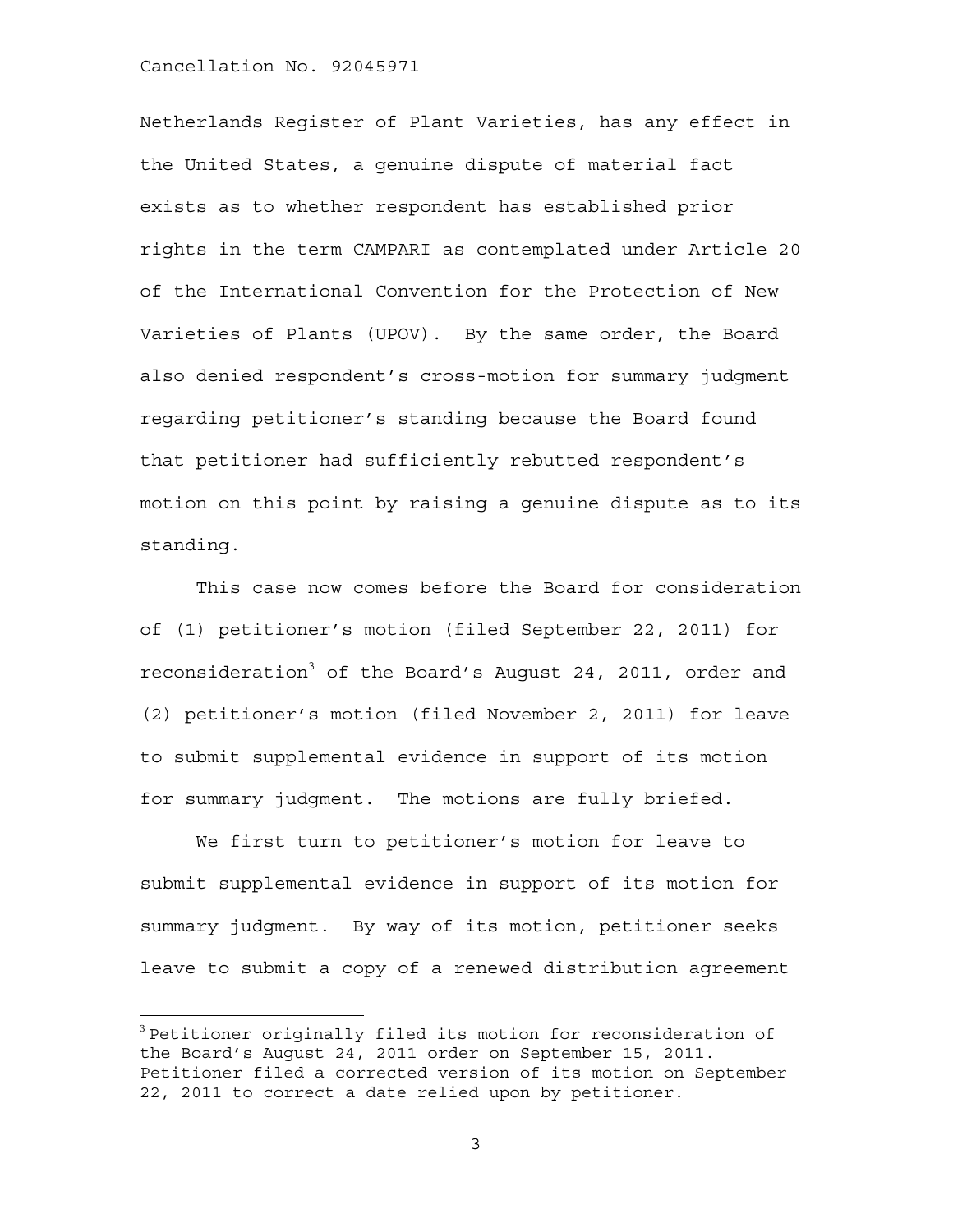between itself and the plant breeder, Enza Zaden USA, Inc., and representative sales invoices, which petitioner contends further support petitioner's standing in this proceeding. Additionally, petitioner seeks leave to submit excerpts from the oral examination of Paul Mastronardi, one of respondent's officers, from a parallel Canadian proceeding, which testimony petitioner alleges conclusively establishes that respondent knew, at the time it filed the underlying application that issued as its involved registration, that Campari was a name of a plant varietal. Petitioner maintains that it came into possession of the foregoing evidence after the briefing deadlines of petitioner's motion for summary judgment and, therefore, petitioner could not have presented this evidence earlier in time.

The Board is not persuaded by petitioner's arguments and therefore denies petitioner's motion for leave to submit supplemental evidence in support of its previously denied motion for summary judgment for the reasons set forth below.

Briefing on the parties' motions for summary judgment concluded on September 11, 2009. The Board issued its order deciding the parties' motions for summary judgment on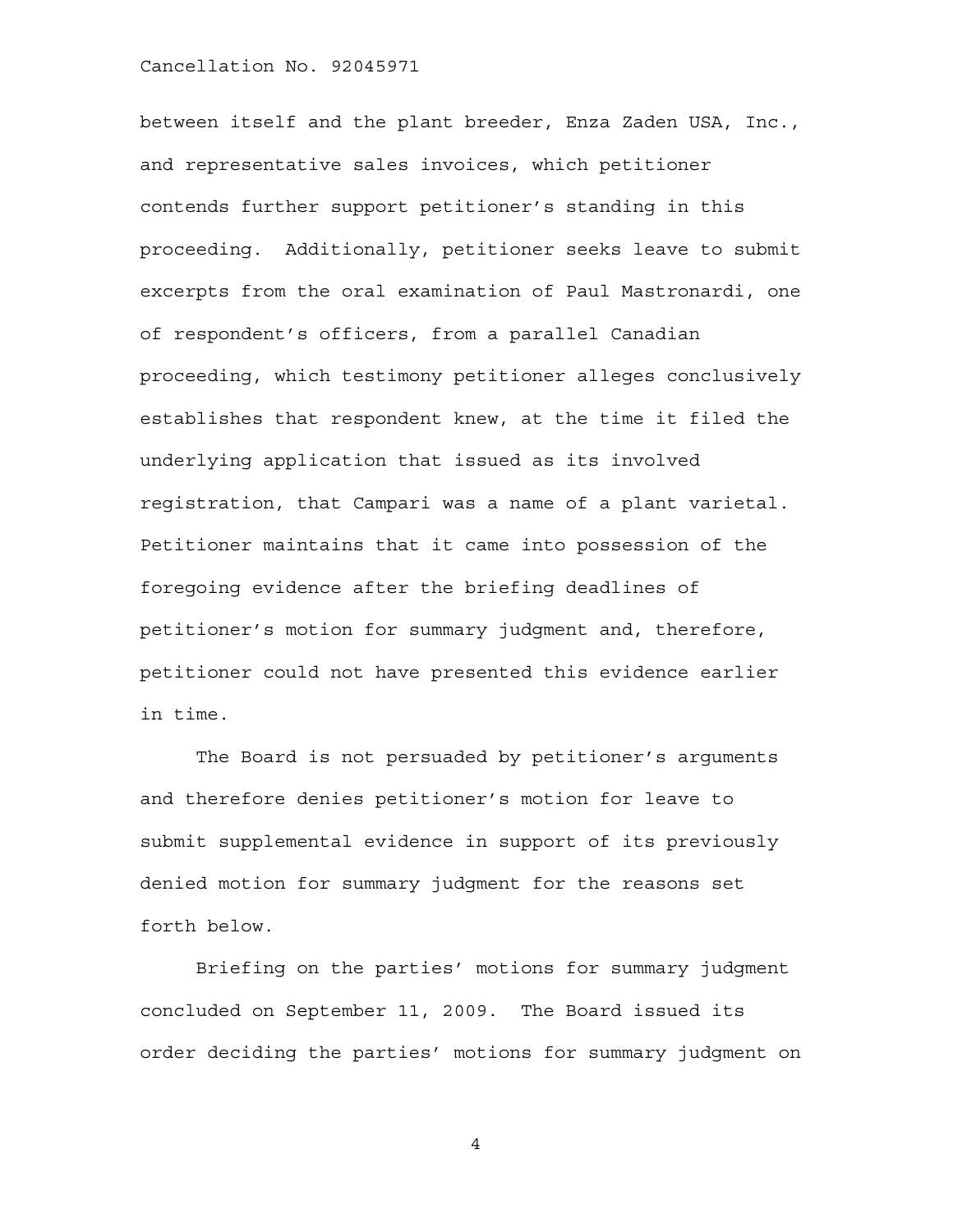$\overline{a}$ 

August 24, 2011.<sup>4</sup> Petitioner acknowledges it came into possession of the evidence it now seeks to submit prior to the Board's August 24, 2011 decision. In fact, petitioner entered into the distribution agreement it now seeks to submit as supplemental evidence shortly after the briefing deadlines for the parties' motions for summary judgment, i.e., October 1, 2009. Moreover, the oral examination of Paul Mastronardi occurred on October 28, 2010. The Board presumes that petitioner received copies of the transcripts of the oral examination shortly thereafter. At the very least, petitioner could have sought leave to submit this supplemental evidence prior to the Board issuing its August 24, 2011 decision. Petitioner, however, inexplicably failed to do so. For the Board now to entertain this supplemental evidence after it has already decided the merits of the parties' motions for summary judgment would be improper and unwarranted. Further, to the extent petitioner seeks to submit this supplemental evidence in further support of its motion for reconsideration, such a request is improper because the Board does not consider new evidence in its determination of a motion for

 $4$  The Board notes that, following the briefing of the parties' motions for summary judgment, this proceeding was suspended for settlement from January 22, 2010 until August 18, 2010.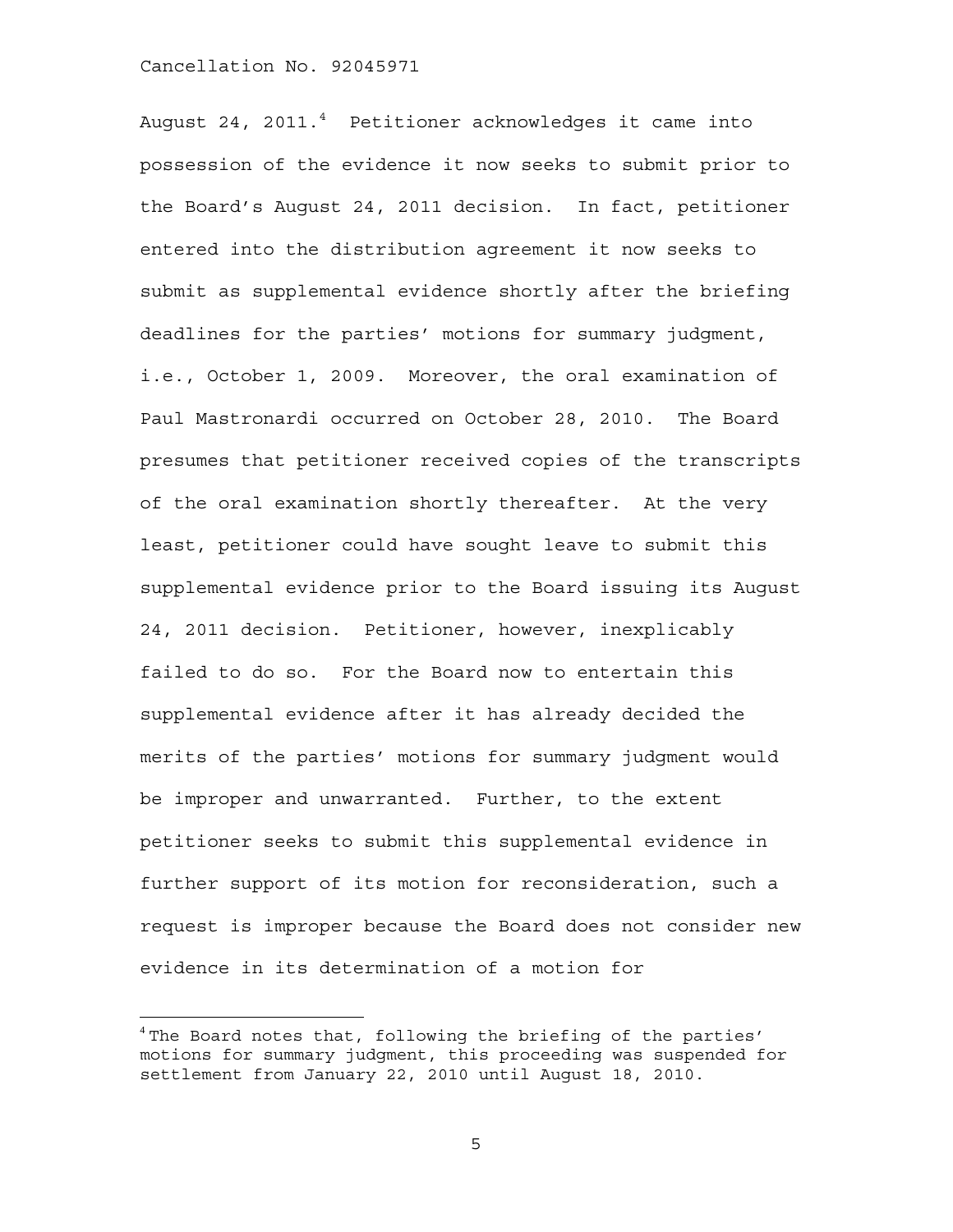reconsideration of a prior Board decision. *See Amoco Oil Co. v. Amerco, Inc.*, 201 USPQ 126 (TTAB 1978).

In view thereof, petitioner's motion for leave to submit supplemental evidence in support of its motion for summary judgment is denied.

We next turn to petitioner's motion for reconsideration of the Board's August 24, 2011, order. In support of its motion, petitioner argues that the Board erred by second-guessing the validity of a 16-year-old varietal designation that it must accept as valid on its face. Specifically, petitioner contends that the Board failed to accord sufficient weight to the registration of CAMPARI on the Netherlands Register of Plant Varieties in denying petitioner's motion for summary judgment. Further, petitioner maintains that the Board lacks subject matter jurisdiction over the varietal designation registration as well as personal jurisdiction over the varietal name registrant and plant breeder Enza Zaden. Moreover, petitioner argues that the Board erred when it failed to credit, as a matter of law, the undisputed June 20, 1995, date on which Enza Zaden designated the Campari varietal name. To establish a material dispute for trial as to its alleged prior rights, and thereby defeat petitioner's motion for summary judgment, respondent was required to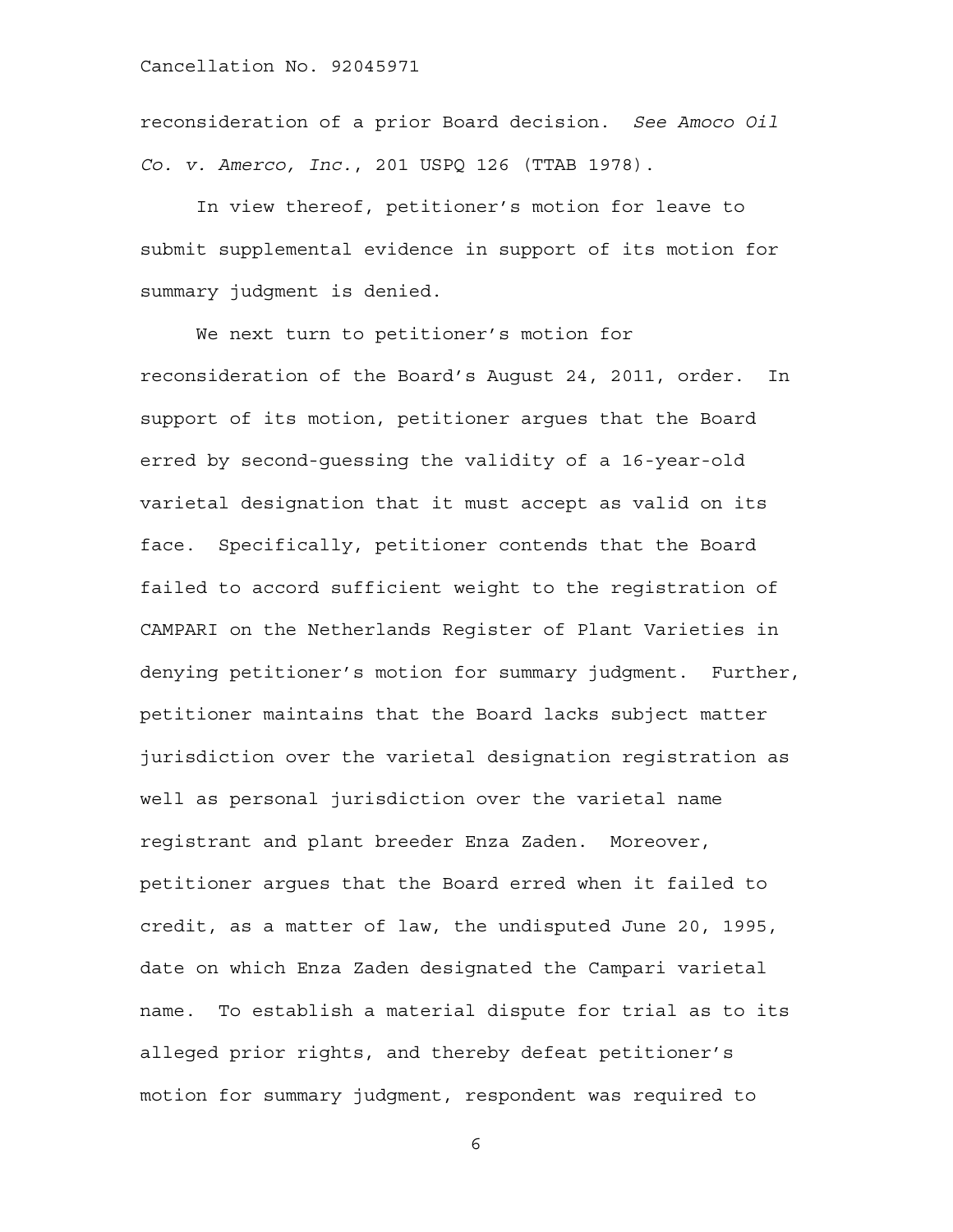proffer admissible evidence of its rights prior to June 20, 1995, which petitioner contends respondent failed to do. Petitioner also maintains that respondent cannot claim any trademark usage of the term Campari prior to November 16, 1995, the date of an invoice which respondent submitted in support of its opposition to petitioner's motion for summary judgment, the authenticity of which petitioner nonetheless contests. In view thereof, petitioner contends that the Board erred in not fixing respondent's earliest possible use date as of November 16, 1995.

Additionally, petitioner maintains that there is no precedent for a national trademark authority, such as this Board, to apply the "prior rights" exception found in Paragraph 4 of Chapter VI, Article 20 of UPOV which reads as follows:

Prior rights of third parties shall not be affected. If by reason of a prior right, the use of the denomination of a variety is forbidden to a person who, in accordance with the provisions of paragraph (7), is obliged to use it, the authority shall require the breeder to submit another denomination for the variety.

Petitioner claims that it was legal error for the Board to assert a prerogative to adjudicate prior rights under Paragraph 4 inasmuch as the validity of a denominated varietal designation is a matter for UPOV authorities only,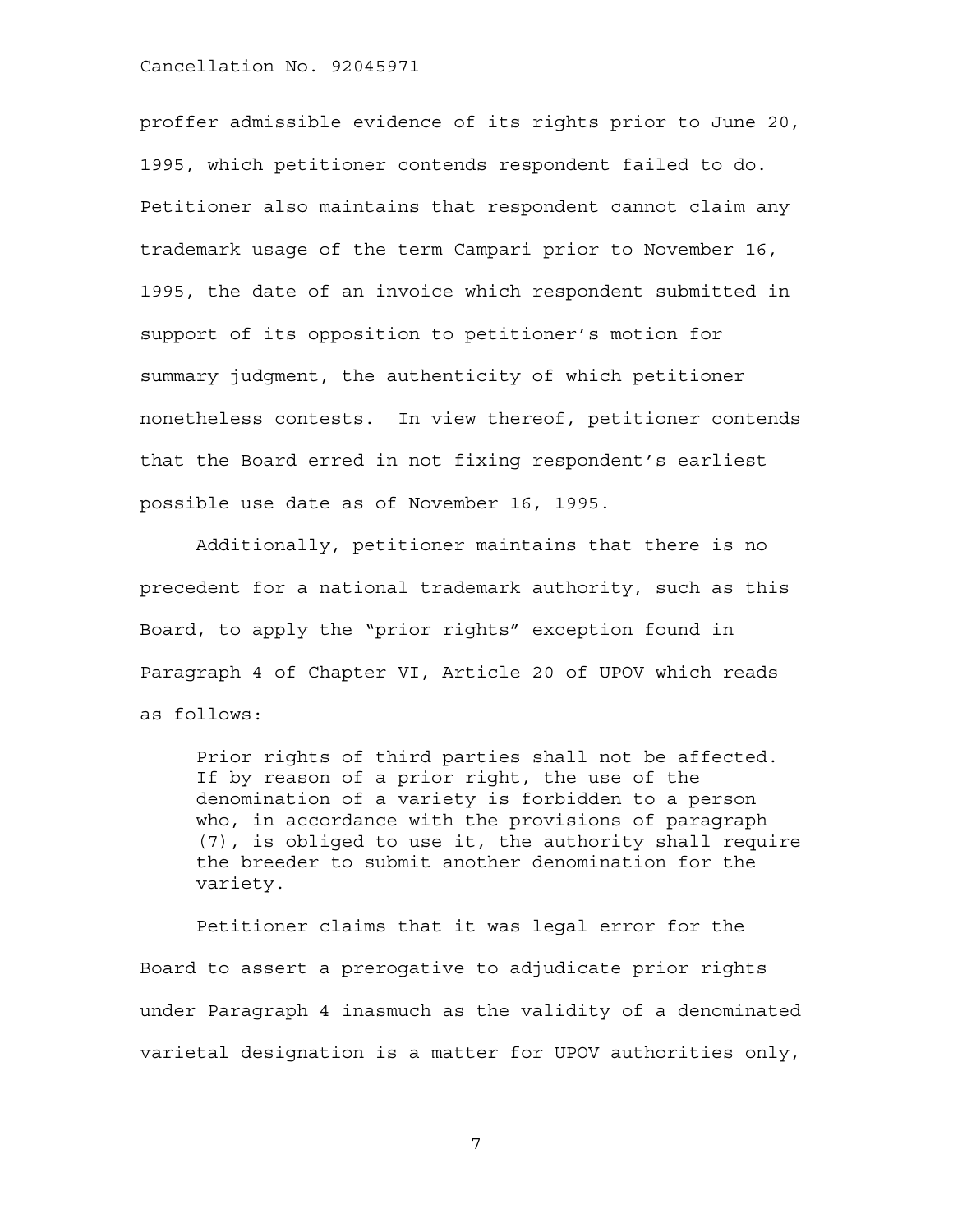because UPOV expressly provides for challenges to varietal designations.

Petitioner also argues that, in denying petitioner's motion for summary judgment, the Board wrongly entertained the notion of public perception of the term CAMPARI since varietal names are generic irrespective of consumer perception.

Finally, petitioner contends that the Board erred in not granting respondent's cross-motion for summary judgment on the issue of petitioner's standing in favor of petitioner, as the non-moving party, because petitioner maintains that there is no genuine dispute of material fact that petitioner has standing to pursue this case. Specifically, petitioner maintains that the record contains undisputed evidence that (1) petitioner and its predecessor in interest have sold Campari tomato seeds from at least as early as 2002 through the close of the briefing on summary judgment and (2) petitioner is the seller of seeds and other agricultural goods. In view of the foregoing, petitioner argues that it has standing as a matter of law to challenge respondent's CAMPARI registration on the grounds of genericness.

It has often been stated that the premise underlying a request for reconsideration under Trademark Rule 2.144 is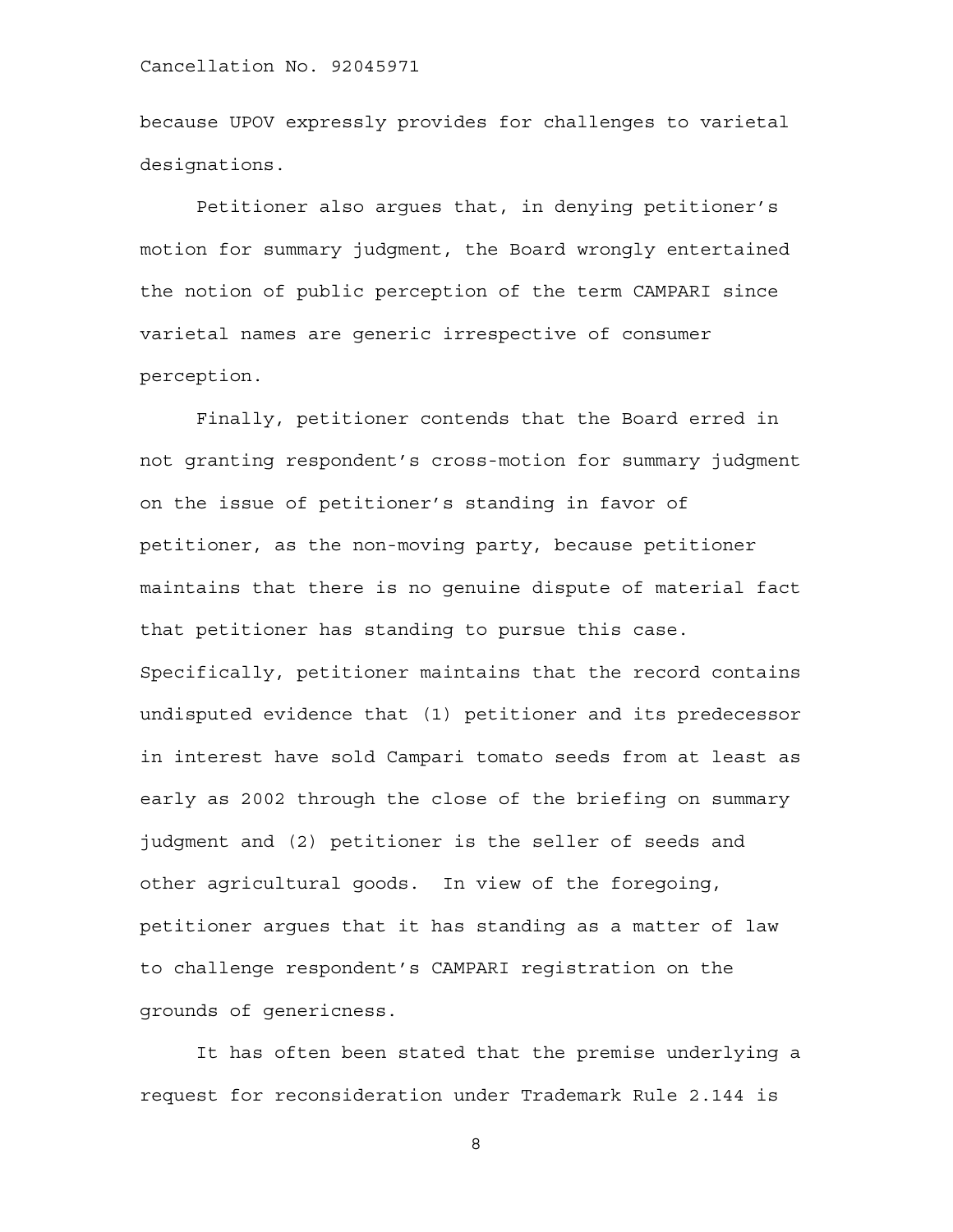that, based on the evidence of record and the prevailing authorities, the Board erred in reaching the decision it issued. *See* TBMP § 518 (3d ed. rev. 2012) and authorities cited therein. The request may not be used to introduce additional evidence, nor should it be devoted simply to a reargument of the points presented in the requesting party's brief on the case. *See Amoco Oil Co., supra.* Rather, the request normally should be limited to a demonstration that, based on the evidence properly of record and the applicable law, the Board's ruling is in error and requires appropriate changes. *See Steiger Tractor Inc. v. Steiner Corp.*, 221 USPQ 165 (TTAB 1984), *different results reached on reh'g*, 3 USPQ2d 1708 (TTAB 1984).

We first note that, contrary to petitioner's assertions, the Board did not opine upon or adjudicate the validity of the varietal name registration owned by Enza Zaden in denying petitioner's motion for summary judgment. The Board recognizes that it does not have jurisdiction to invalidate a varietal name registration. The Board does, however, have the jurisdiction to determine whether a party has prior rights in a mark in the United States for purposes of determining whether a federal registration issued by the USPTO should be cancelled when prior rights is an issue in such a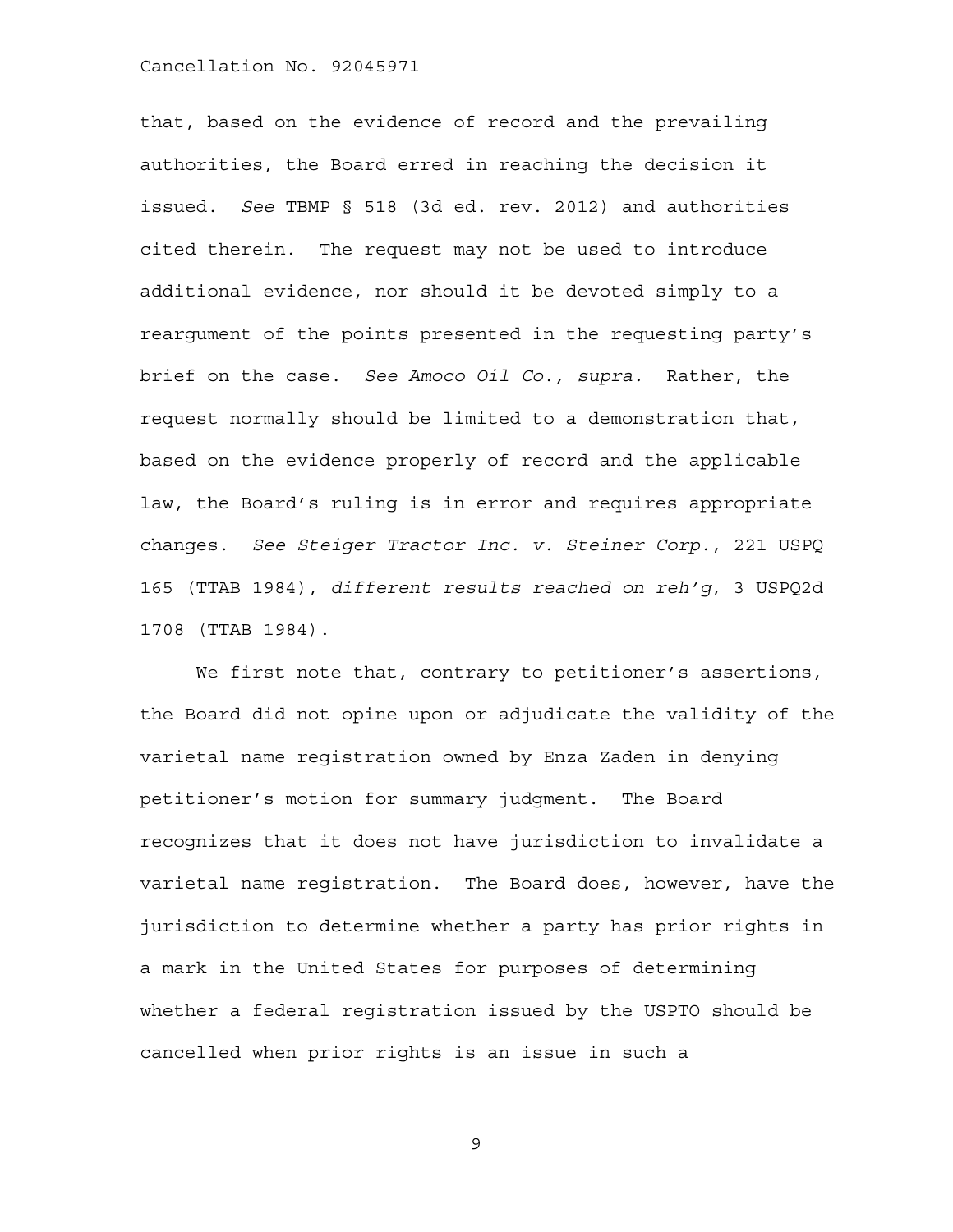1

determination. *See generally* Trademark Act §§ 17, 18, 20, and 24; 15 U.S.C. §§ 1067, 1068, 1070, and 1092.

Further, while petitioner maintains that there is no precedent for a national trademark authority to apply the "prior rights" exception found in Paragraph 4 of Chapter VI, Article 20 of UPOV and, therefore, it would be legal error for the Board to adjudicate such prior rights under this treaty provision, petitioner fails to cite to any legal authority which would preclude the Board from making such a determination.

Moreover, the Board construes the "prior rights" exception found in Paragraph 4 of Chapter VI, Article 20 of UPOV as a provision which permits grandfathering prior rights which may exist within member countries such that a trademark holder in the United States is not charged with contesting all possible UPOV filings in other member countries in order to protect its prior trademark rights in the United States. $^5\quad$  By this construction, the Board, by finding a genuine dispute of material fact as to respondent's prior rights, has not made a determination that such prior rights could invalidate the

 $^5$  To the extent that petitioner disagrees with the Board's interpretation of the provisions in Paragraph 4 of Chapter VI, Article 20 of UPOV, that question is preserved for any possible appeal.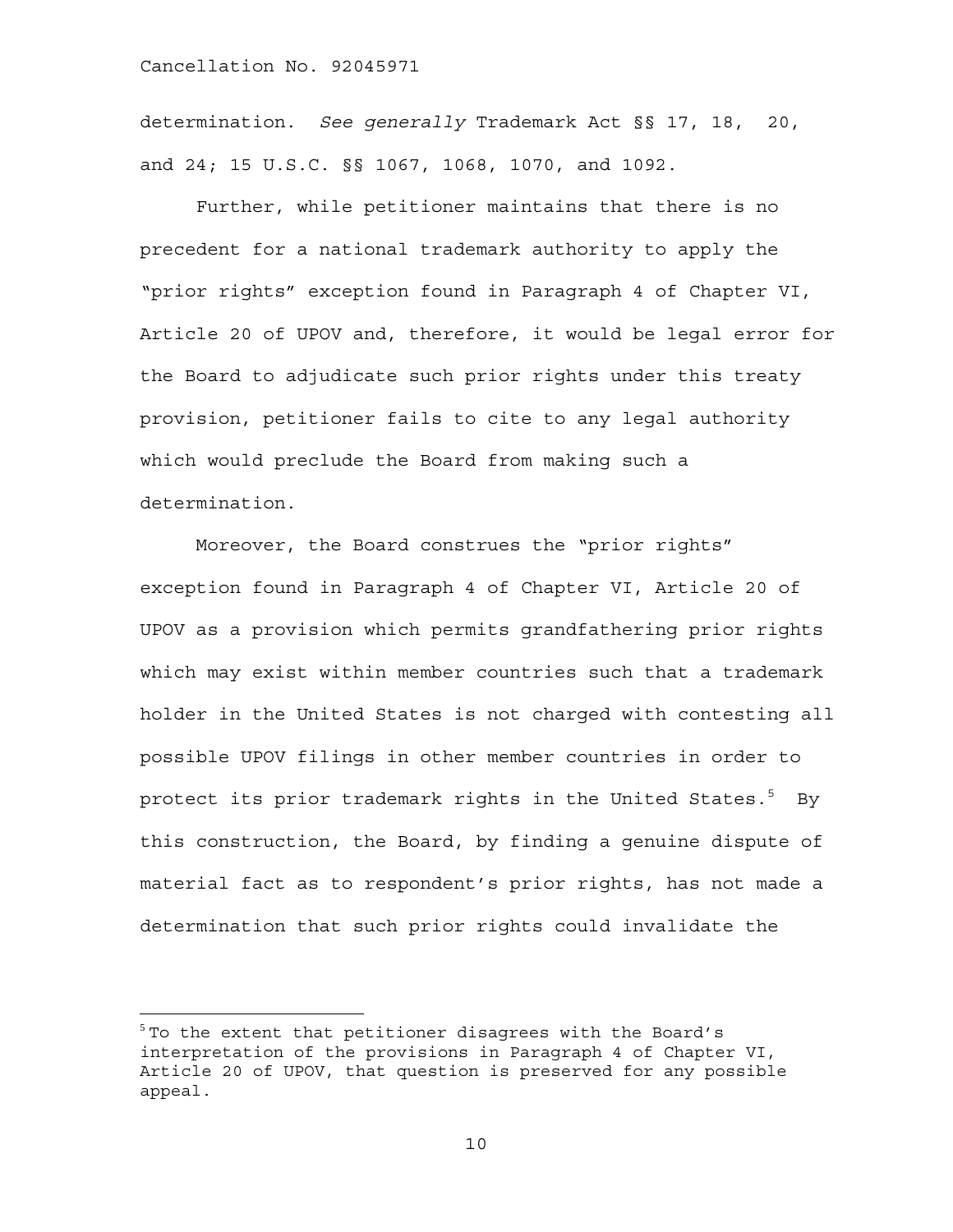$\overline{a}$ 

Netherlands varietal name registration or even the rights provided under UPOV to that registration.

We further note that Paragraph 1 of Chapter VI, Article 20 of UPOV provides that:

The variety shall be designated by a denomination which will be its generic designation. Each member of the Union shall ensure that, subject to paragraph 4, no rights in the denomination of the variety shall hamper the free use of the denomination in connection with the variety, even after the expiration of the breeder's right.

Thus, pursuant to Paragraph 1 above, the United States, as a signatory to UPOV,<sup>6</sup> ensures the free use of the denomination of a variety unless there are prior rights in the denomination. In fact, petitioner concedes that Paragraph 1 of Chapter VI, Article 20 of UPOV is subject to a thirdparty's prior rights. *See* p. 8 of petitioner's motion for reconsideration.

Given the foregoing and contrary to petitioner's arguments, the Board maintains that a genuine dispute exists as to whether respondent has established prior rights in the United States in the term CAMPARI based upon the record before

 $6$ The United States is a member of the International Convention for the Protection of New Varieties of Plants (UPOV) and adheres to the 1991 text of UPOV, which is implemented by, *inter alia*, the United States Plant Variety Protection Office. Manual of Patent Examining Procedure ("MPEP") Section 1612 (8<sup>th</sup> ed. rev. 2004); 2 J. Thomas McCarthy, *McCarthy on Trademarks and Unfair Competition*,  $\S$  12:36 (4<sup>th</sup> ed. 2011).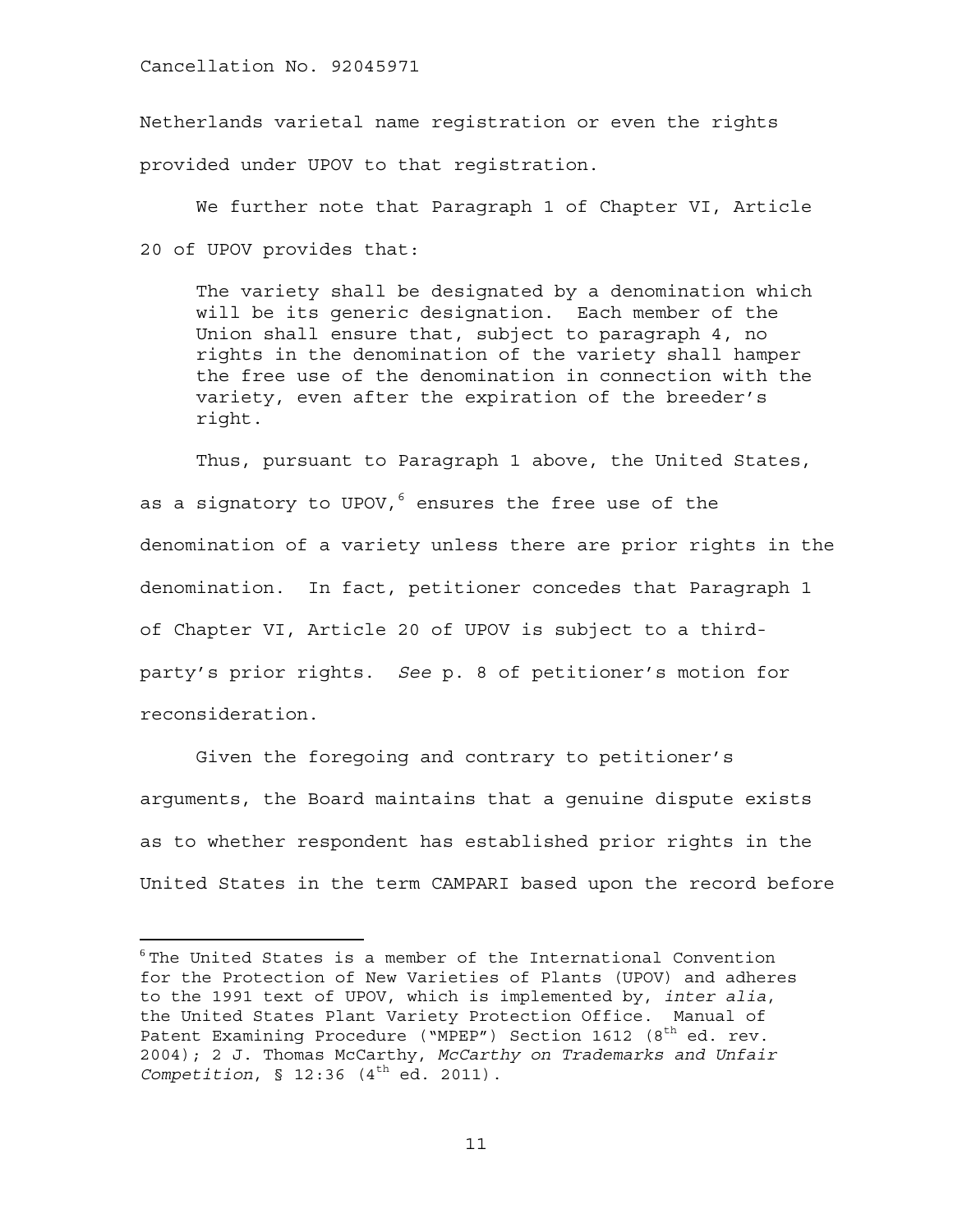us. As noted above, petitioner argues that respondent has not used the mark CAMPARI any earlier than November 16, 1995, a date subsequent to the June 20, 1995 designation by Enza Zaden of the Campari varietal name. We note, however, that in the declaration of Paul Mastronardi, submitted in support of respondent's opposition to petitioner's motion for summary judgment, he declares:

- 1. In December 1994, Mastronardi chose the trademark CAMPARI for tomatoes. Enza Zaden was not involved in the selection of the trademark;
- 2. Mastronardi first sold tomatoes under the CAMPARI trademark in 1995;
- 3. Attached as Exhibit A to my declaration is an invoice dated November 16, 1995, to R.A.M. Produce in Detroit, Michigan for CAMPARI tomatoes;
- 4. In 1995, Mastronardi sold approximately \$15,000 worth of CAMPARI tomatoes in the U.S.

By his declaration, Mr. Mastronardi does not specify when in 1995 respondent first sold tomatoes under the Campari trademark. Further, Mr. Mastronardi, in his declaration, does not declare that respondent first used its CAMPARI trademark for tomatoes on November 16, 1995, as petitioner contends; rather, the November 16, 1995 invoice was submitted to demonstrate trademark use of the CAMPARI mark by respondent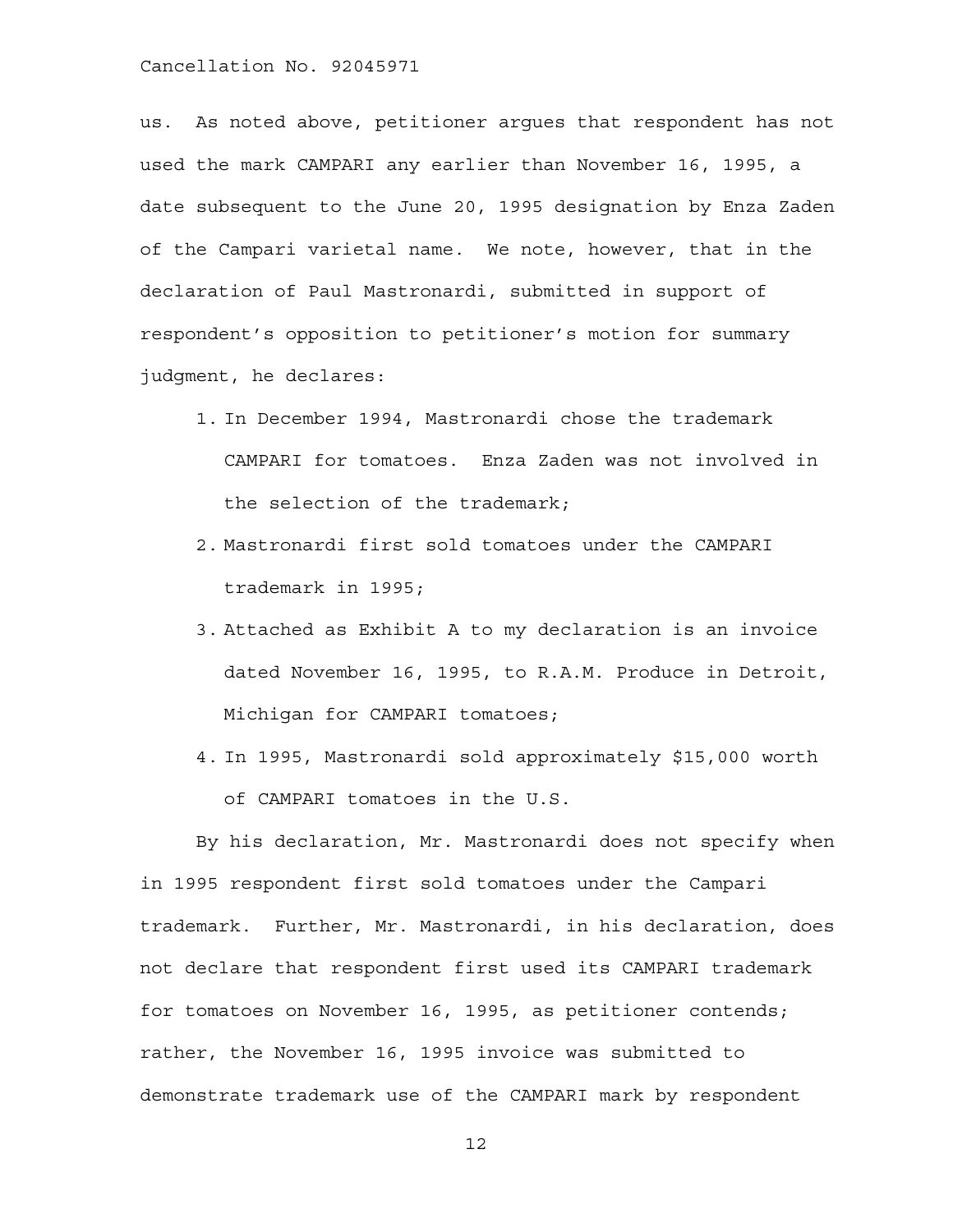during 1995. Accordingly, based upon the foregoing and because the Board does not decide questions of fact on summary judgment, the Board's finding that a genuine dispute of material fact exists as to when respondent first used the CAMPARI mark as a trademark in 1995, and if such use commenced prior to the June 20, 1995 designation by Enza Zaden of the Campari varietal name, was not in error.

Moreover, the question of whether respondent has established prior rights in the term CAMPARI necessarily includes consideration of the public's perception of the term CAMPARI in relation to tomatoes at the time respondent first used the term CAMPARI and any time thereafter. In other words, even if respondent establishes prior rights in the United States such that the UPOV registration does not render the term generic in the United States, the question of whether that term has become generic since respondent's first use would also require consideration of the public's perception of the term CAMPARI. Accordingly, consumer perception may be critical in the Board's final disposition of this case and, therefore, the Board's finding that a genuine dispute of material fact with respect to the public perception in the United States of the term CAMPARI in relation to tomatoes was not in error.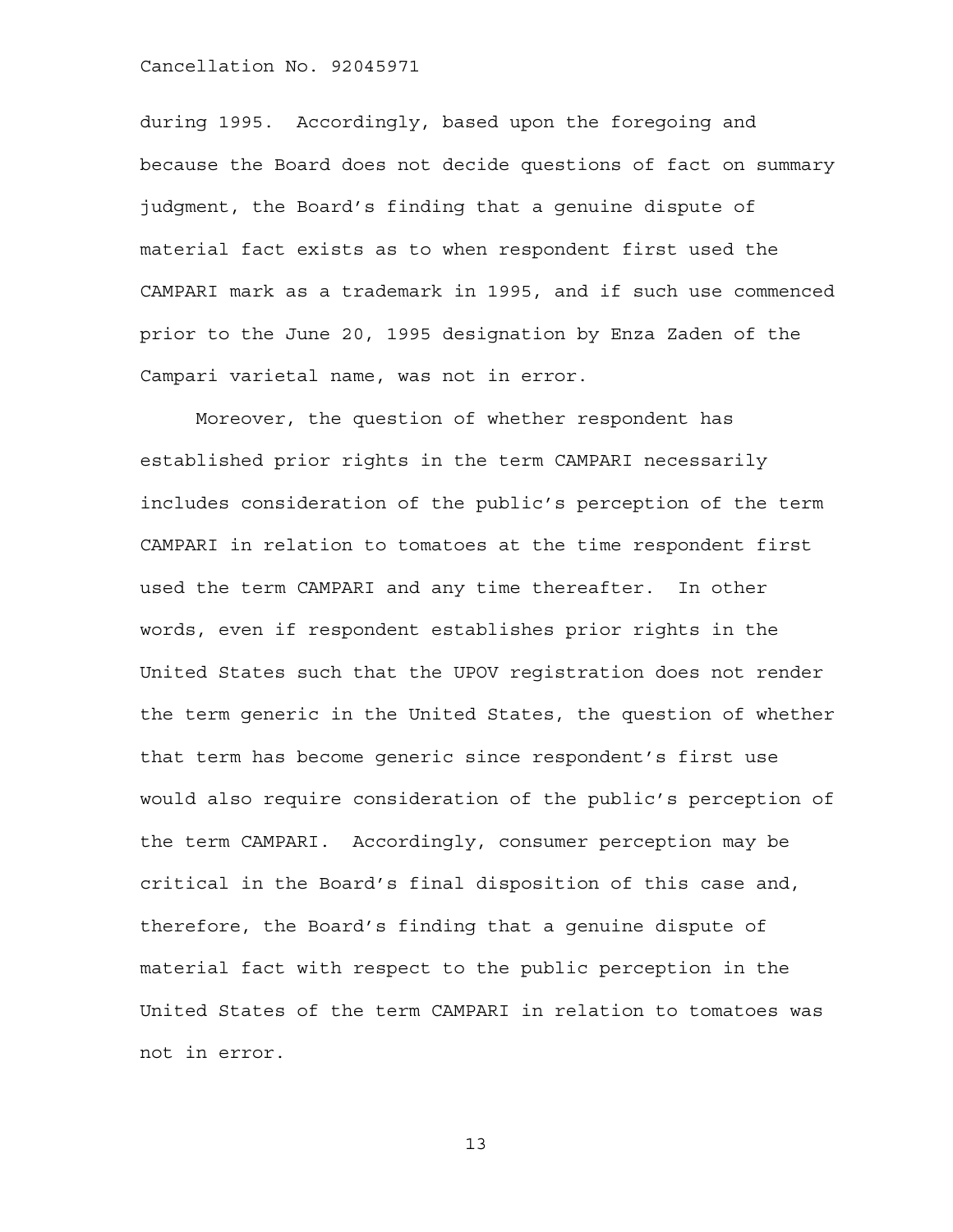With regard to the Board's denial of respondent's crossmotion for summary judgment regarding petitioner's standing, upon further consideration and based upon the evidence submitted by the parties in support of their respective motions for summary judgment, we find that there are no genuine disputes of material fact that petitioner has standing to bring this action and therefore grant summary judgment in favor of petitioner on this issue.

The record demonstrates that petitioner is undisputedly a purveyor of tomato and vegetable seeds and that it was selling tomato seeds under the Campari moniker at the time this proceeding was instituted. *See* Supplemental Declaration of David Gingrich and attached exhibits submitted in support of petitioner's motion for summary judgment.

In summary, petitioner's motion for reconsideration of the Board's August 24, 2011 denial of petitioner's motion for summary judgment on its pleaded claim that respondent's CAMPARI mark is the varietal name for a type of tomato, and, thus, the generic name of the goods, is denied; petitioner's motion for reconsideration of the Board's decision on standing is granted and petitioner's standing is established.

Respondent is allowed until **twenty days** from the mailing date of this order in which to file a response to petitioner's